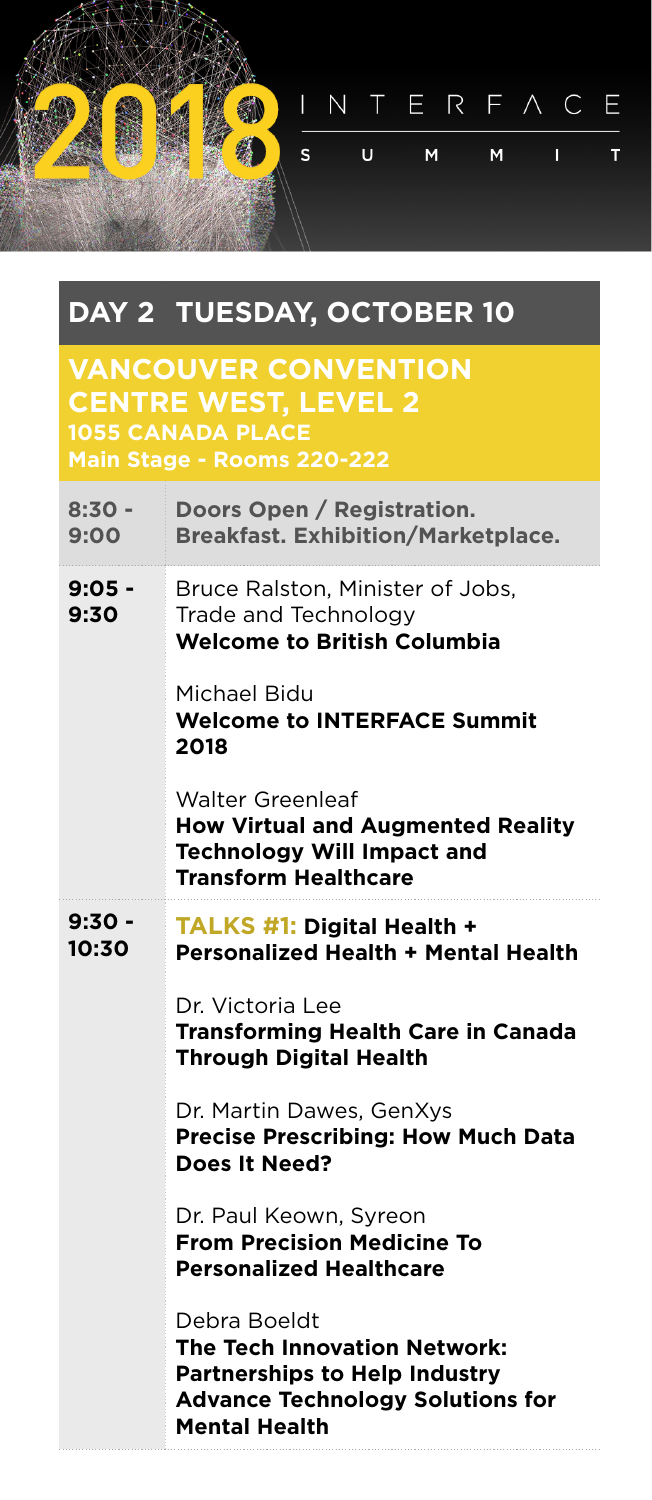| $10:30 -$<br>10:45 | <b>Meet Our Sponsors: Digital Health</b><br><b>Transformers</b>                                                                                                                    |
|--------------------|------------------------------------------------------------------------------------------------------------------------------------------------------------------------------------|
|                    | Accel-Rx Health Sciences Accelerator<br><b>BCIT Health Sciences</b><br>Ontario Brain Institute<br><b>UBC Faculty of Medicine</b><br>Vancouver Coastal Health Research<br>Institute |
| 10:45 -<br>11:05   | <b>Conversation + Networking Break.</b>                                                                                                                                            |
| 11:05 -<br>12:05   | <b>TALKS #2: The Brain-Machine</b><br><b>Connection and A.I.</b>                                                                                                                   |
|                    | Dr. Alison Sekuler<br><b>Technology Adds Years To Our Lives</b><br>- Can It Also Add Life To Our Years?                                                                            |
|                    | Suzanne Grant<br>A Brain Language To Reignite The<br><b>Senses</b>                                                                                                                 |
|                    | Geordie Rose<br><b>Should We Build Machines That Are</b><br><b>Better Than UsAt Everything?</b>                                                                                    |
|                    | Yoshua Bengio (Virtual Presence from<br>Montreal)<br>Deep Learning, A.I. and Healthcare                                                                                            |
| 12:05 -<br>12:30   | <b>CONVERSATION: Neuroscience,</b><br>A.I., VR, Ultra Human-like Robots,<br><b>Humanity</b>                                                                                        |
|                    | Michael Bidu                                                                                                                                                                       |
|                    | Panelists: Dr. Allison Sekuler, Walter<br>Greenleaf, Geordie Rose, Philip<br>Edgcumbe                                                                                              |
| $12:30 -$<br>1:30  | Lunch Break. Demos. Exhibition/<br>Marketplace. Networking.                                                                                                                        |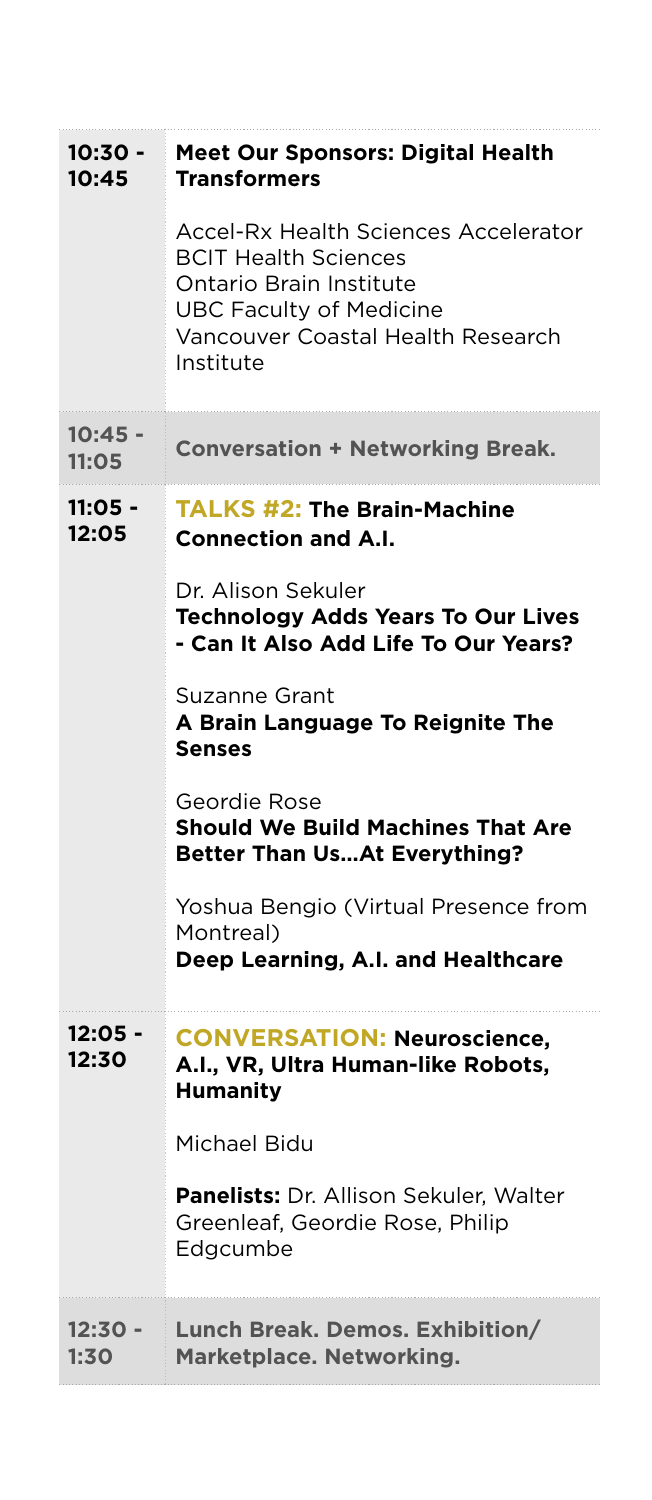| 1:35 -<br>2:50   | TALKS #3: Neuroscience, A.I.<br><b>Avatars And The Future Of VR</b><br><b>Therapies</b>                                            |
|------------------|------------------------------------------------------------------------------------------------------------------------------------|
|                  | Philip Edgcumbe<br>Will Exponential Technology Help Us<br><b>Solve Alzheimer's and Unleash Our</b><br><b>Full Human Potential?</b> |
|                  | Steve DiPaola<br><b>Advances In AI Based Talking Health</b><br><b>Coaches And VR Therapies</b>                                     |
|                  | Giuseppe Riva<br>The Neuroscience Of VR                                                                                            |
|                  | Diane Gromala<br><b>Beyond VR: Untamed Nervous</b><br><b>Systems &amp; The Uncontained Brain</b>                                   |
| $2:50 -$<br>3:10 | <b>Conversation + Networking Break.</b>                                                                                            |
| 3:10 -<br>4:00   | <b>TALKS #4: How Can Research And</b><br><b>Industry Accelerate Innovation</b>                                                     |
|                  | Robert DiRaddo<br><b>Interactive Simulation - From</b><br><b>Manufacturing to Healthcare</b>                                       |
|                  | Louise Turner<br><b>Digital Health Innovators Meet The</b><br><b>Healthcare System</b>                                             |
|                  | Dr. Brendan Byrne<br>Insights From The Edge: How To Tap<br><b>Into Startup Innovation</b>                                          |
| 4:00 -<br>4:20   | <b>SHOWCASE: Startup Transformers</b>                                                                                              |
|                  | Awake Labs<br><b>Blueprint Reality</b><br>Horus VR<br>Imaging Reality<br>Mindful Garden Digital Health<br>Mobio Interactive        |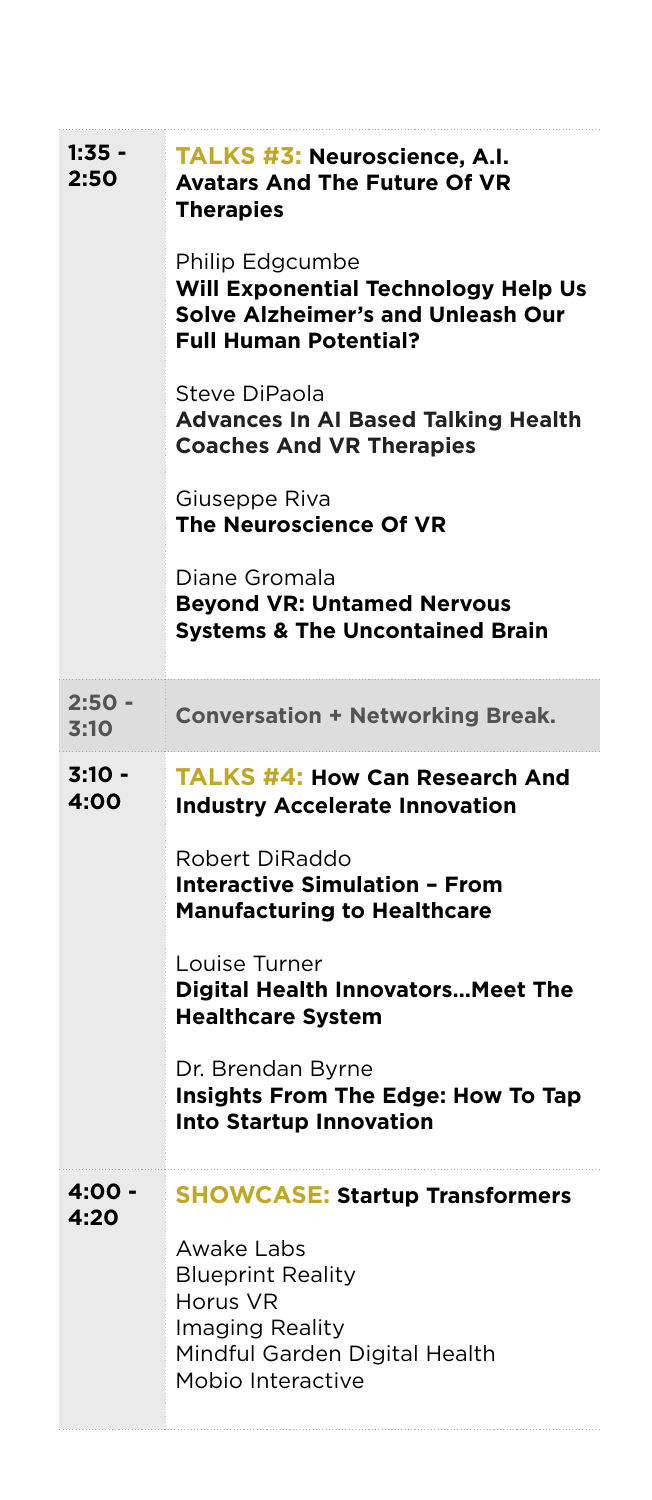| 4:20-<br>5:30                    | <b>TALKS #5: The Magic Of Story</b><br>Telling in Medical Science + VR/AR/<br>MR/XR                  |  |
|----------------------------------|------------------------------------------------------------------------------------------------------|--|
|                                  | Kevin Millar<br><b>Using Mixed Reality To Engage And</b><br><b>Educate Healthcare Professionals</b>  |  |
|                                  | Colin Giles<br><b>Story-Doers Will Save The World</b>                                                |  |
|                                  | Ollie Rankin<br><b>Scientists &amp; Storytellers Battling Bias</b><br>with VR                        |  |
|                                  | Tarrnie Williams<br>Is There a Blueprint To Mix VR/AR/<br><b>MR/XR With Healthcare?</b>              |  |
| 5:30                             | Michael Bidu<br><b>CLOSING the Summit</b>                                                            |  |
| <b>Room 223 - EDUCATION ROOM</b> |                                                                                                      |  |
| $9:30 -$<br>11:00                | <b>SESSION 1: Resources For</b><br><b>Discoverers, Innovators and</b><br><b>Entrepreneurs</b>        |  |
|                                  | Riz Kheraj<br><b>New Programs For Digital Health</b><br><b>Innovators</b>                            |  |
|                                  | Megan Griffith<br><b>Building Partnerships Between</b><br><b>Canadian Discoverers And Innovators</b> |  |
|                                  | Nancy Paris<br><b>Product Development Innovation For</b><br><b>A Complex World</b>                   |  |
|                                  |                                                                                                      |  |